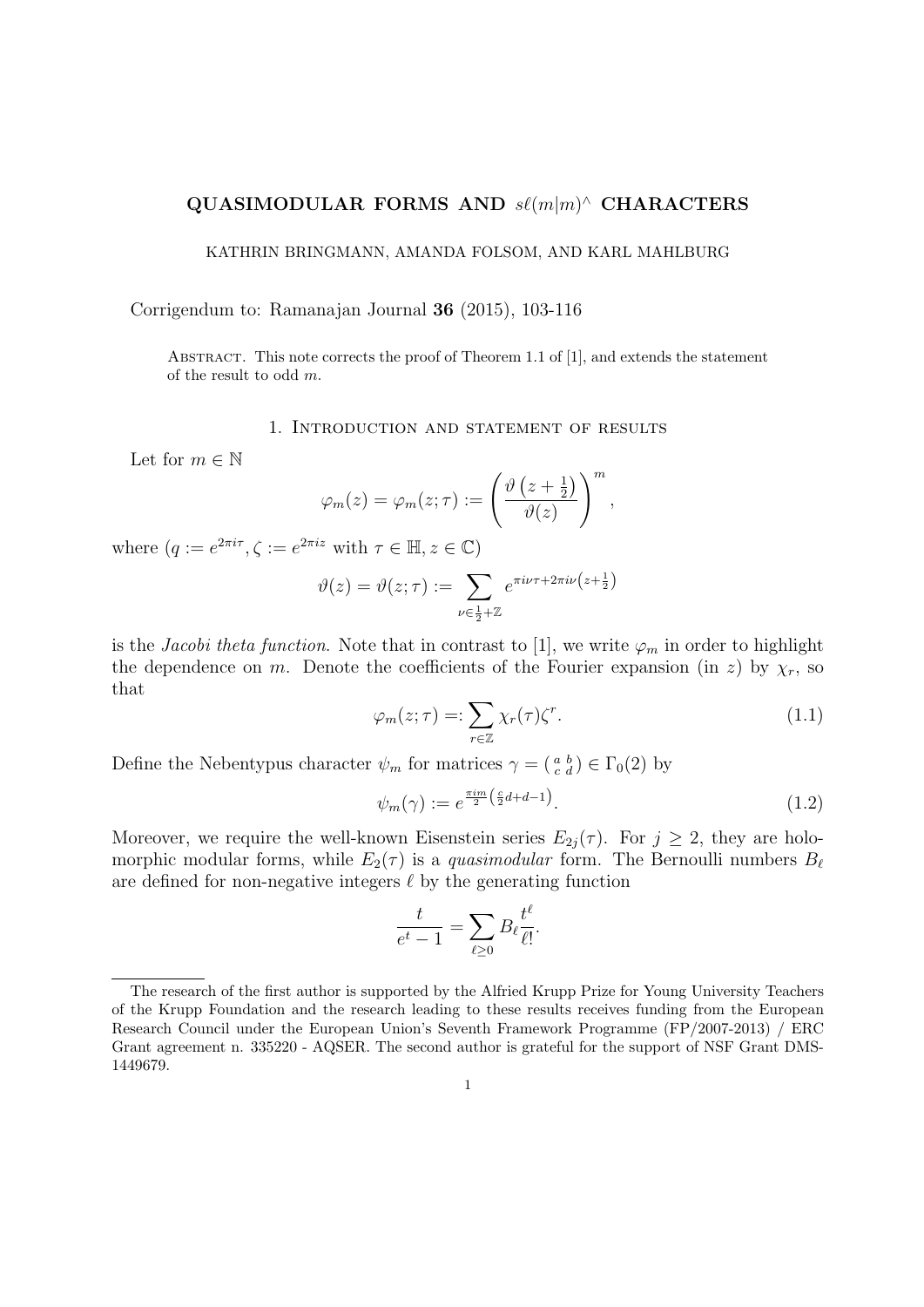**Theorem 1.1.** *For*  $r \in \mathbb{Z}$  *and*  $m \in \mathbb{N}$ *, we have* 

$$
\chi_r(\tau) = \frac{q^r}{1 + (-1)^{m+1} q^r} \sum_{0 \le \ell < \frac{m}{2}} r^{m-2\ell-1} \frac{D_{m-2\ell}(\tau)}{(m-2\ell-1)!} \qquad \text{(assuming that } r \ne 0 \text{ if } m \text{ is even)},
$$

$$
\chi_0(\tau) = D_0(\tau) + \sum_{1 \le j \le \frac{m}{2}} \frac{B_{2j}}{(2j)!} D_{2j}(\tau) E_{2j}(\tau) \quad \text{for } m \text{ even,}
$$

*where for each*  $0 \leq j \leq m$  *such that*  $j \equiv m \pmod{2}$ , the function  $D_j$  is a modular form of *weight*  $-j$  *on*  $\Gamma_0(2)$  *with Nebentypus character*  $\psi_m$ *, as defined in* (1.2)*.* 

**Remark.** Theorem 1.1 was given for even *m* in [1]; above, we have extended the statement to hold for odd *m*. Moreover, the proof in [1] had a mistake: the second displayed formula in the proof of Proposition 3.3 was incorrect. We thank Sander Zwegers for pointing out the mistake and for fruitful discussion.

## 2. Proof of Theorem 1.1

Using that, for  $\lambda, \mu \in \mathbb{Z}$ , we have

$$
\vartheta(z + \lambda \tau + \mu) = (-1)^{\lambda + \mu} q^{-\frac{\lambda^2}{2}} e^{-2\pi i \lambda z} \vartheta(z),
$$

$$
\vartheta\left(z + \frac{1}{2} + \lambda \tau + \mu\right) = (-1)^{\mu} q^{-\frac{\lambda^2}{2}} e^{-2\pi i \lambda z} \vartheta\left(z + \frac{1}{2}\right),
$$

we obtain that

$$
\varphi_m(z + \lambda \tau + \mu) = (-1)^{m\lambda} \varphi_m(z). \tag{2.1}
$$

Let for  $z_0 \in \mathbb{C}, \tau \in \mathbb{H}$ 

$$
P_{z_0} := \{ z_0 + r\tau + s : 0 \le r, s \le 1 \}.
$$

Then, with  $z_0$  such that no pole of  $\varphi_m$  lies at the boundary of  $P_{z_0}$ , we compute

$$
\int_{\partial P_{z_0}} \varphi_m(w) e^{-2\pi i r w} dw = \left( \int_{z_0}^{z_0+1} + \int_{z_0+1}^{z_0+1+r} + \int_{z_0+1+r}^{z_0+r} + \int_{z_0+\tau}^{z_0} \varphi_m(w) e^{-2\pi i r w} dw \right)
$$

$$
= \int_0^1 \varphi_m(z_0+t) e^{-2\pi i r (z_0+t)} dt + \tau \int_0^1 \varphi_m(z_0+1+t\tau) e^{-2\pi i r (z_0+t\tau)} dt \qquad (2.2)
$$

$$
- \int_0^1 \varphi_m(z_0+\tau+t) e^{-2\pi i r (z_0+\tau+t)} dt - \tau \int_0^1 \varphi_m(z_0+t\tau) e^{-2\pi i r (z_0+t\tau)} dt.
$$

Using  $(2.1)$  gives

$$
\varphi_m(z_0 + 1 + t\tau) = \varphi_m(z_0 + t\tau), \quad \varphi_m(z_0 + t + \tau) = (-1)^m \varphi_m(z_0 + t).
$$

Thus (2.2) becomes

$$
e^{-2\pi irz_0}
$$
  $\left(1+(-1)^{m+1}e^{-2\pi ir\tau}\right)\int_0^1 \varphi_m(z_0+t)e^{-2\pi irt}dt.$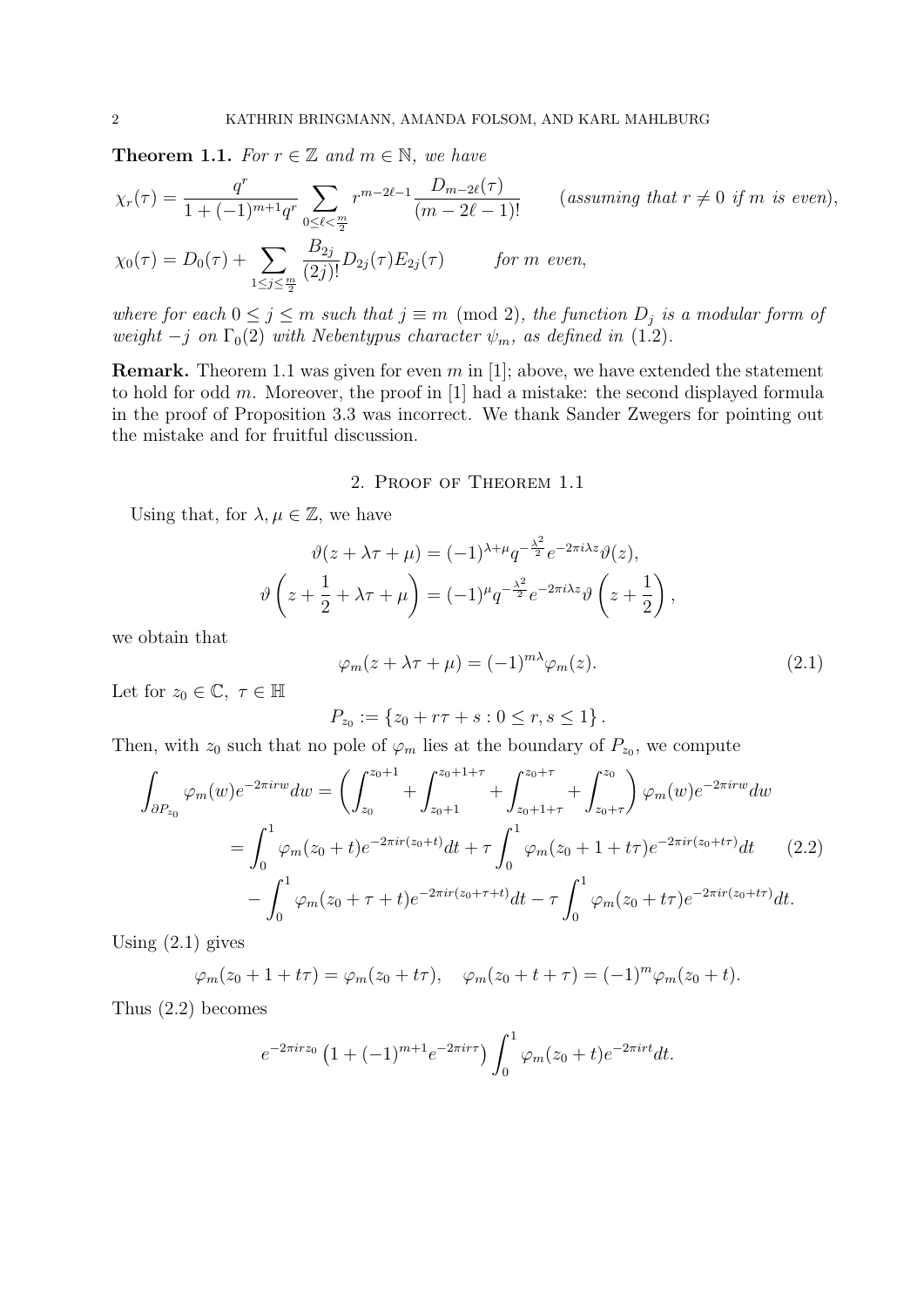Inserting the Fourier expansion of  $\varphi_m$  yields

$$
\int_0^1 \varphi_m(z_0+t) e^{-2\pi i r t} dt = \sum_{\ell \in \mathbb{Z}} \chi_{\ell}(\tau) e^{2\pi i \ell z_0} \int_0^1 e^{2\pi i (\ell-r)t} dt = \chi_r(\tau) e^{2\pi i r z_0}.
$$

So (assuming  $r \neq 0$  if *m* is even)

$$
\chi_r(\tau) = \frac{(-1)^{m+1} q^r}{1 + (-1)^{m+1} q^r} \int_{\partial P_{z_0}} \varphi_m(w) e^{-2\pi i r w} dw.
$$
 (2.3)

We now compute (2.2) in another way, picking  $z_0 = -\frac{1}{2} - \frac{\tau}{2}$  $\frac{\tau}{2}$ . Then the only pole of  $\varphi_m$ in  $P_{z_0}$  is at  $z = 0$ . So, using the Residue Theorem,  $(2.2)$  equals

$$
2\pi i \operatorname{Res}_{z=0} \left( \varphi_m(z) e^{-2\pi i rz} \right). \tag{2.4}
$$

Write (noting that  $\varphi_m$  is even or odd, depending on the parity of *m*)

$$
\varphi_m(z) = \sum_{m-2\ell>0} \frac{D_{m-2\ell}(\tau)}{(2\pi i z)^{m-2\ell}} + O(1). \tag{2.5}
$$

Inserting the series expansion of  $e^{-2\pi irz}$ , (2.4) becomes

$$
(-1)^{m+1} \sum_{0 \le \ell < \frac{m}{2}} r^{m-2\ell-1} \frac{D_{m-2\ell}(\tau)}{(m-2\ell-1)!}.
$$

Thus, for  $r \in \mathbb{Z}$  (with the restriction that  $r \neq 0$  if *m* is even) we obtain by comparing with  $(2.3),$ 

$$
\chi_r(\tau) = \frac{q^r}{1 + (-1)^{m+1}q^r} \sum_{0 \le \ell < \frac{m}{2}} r^{m-2\ell-1} \frac{D_{m-2\ell}(\tau)}{(m-2\ell-1)!}.
$$

This gives the first equation in Theorem 1.1.

To determine  $\chi_0$  (for *m* even), we plug in to (1.1), which implies

$$
\varphi_m(z) = \sum_{1 \le \ell \le \frac{m}{2}} \frac{D_{2\ell}(\tau)}{(2\ell - 1)!} \sum_{r \in \mathbb{Z} \setminus \{0\}} \frac{r^{2\ell - 1} q^r \zeta^r}{1 - q^r} + \chi_0(\tau). \tag{2.6}
$$

We now insert the Laurent expansions around  $z = 0$  on both sides. We write the sum on *r* as

$$
\sum_{r\geq 1} \frac{r^{2\ell-1} q^r \zeta^r}{1-q^r} + \sum_{r\geq 1} \frac{r^{2\ell-1} \zeta^{-r}}{1-q^r}.
$$
\n(2.7)

It is not hard to see that both sums converge absolutely for  $-v < y < 0$ , where  $v :=$  $\text{Im}(\tau), y := \text{Im}(z)$ . We write the second summand in (2.7) as

$$
\sum_{r\geq 1} \frac{r^{2\ell-1}\zeta^{-r}}{1-q^r} = \sum_{r\geq 1} r^{2\ell-1}\zeta^{-r} + \sum_{r\geq 1} \frac{r^{2\ell-1}\zeta^{-r}q^r}{1-q^r}.
$$
\n(2.8)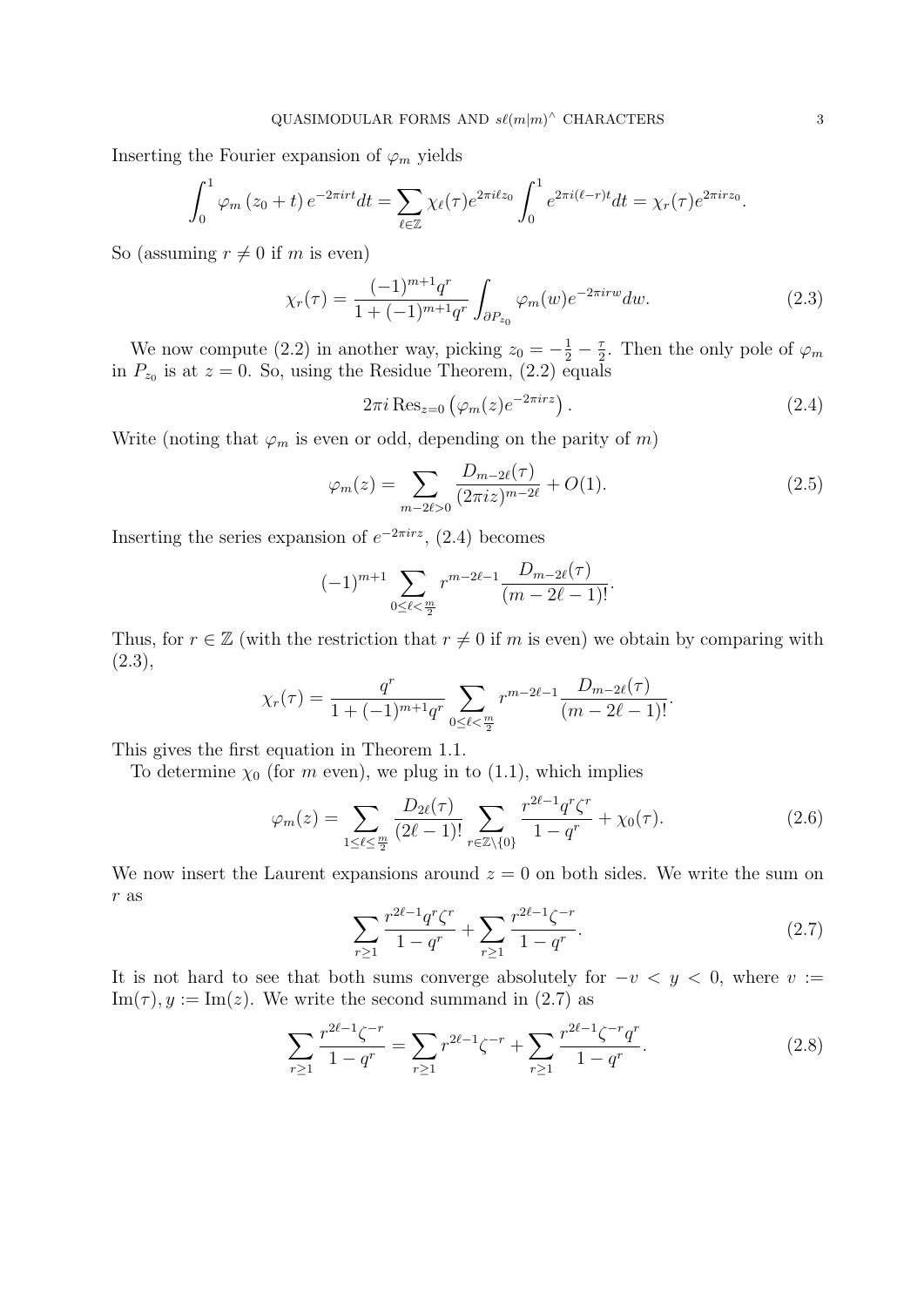The first summand equals

$$
\begin{split}\n\left(-\frac{1}{2\pi i}\frac{\partial}{\partial z}\right)^{2\ell-1} \sum_{r\geq 1} \zeta^{-r} &= \left(-\frac{1}{2\pi i}\frac{\partial}{\partial z}\right)^{2\ell-1} \frac{1}{\zeta-1} \\
&= \left(-\frac{1}{2\pi i}\frac{\partial}{\partial z}\right)^{2\ell-1} \left(\frac{B_0}{2\pi i z} + \frac{B_{2\ell}(2\pi i z)^{2\ell-1}}{(2\ell)!}\right) + O\left(z^2\right) \\
&= \frac{(2\ell-1)!}{(2\pi i z)^{2\ell}} - \frac{B_{2\ell}}{2\ell} + O\left(z^2\right).\n\end{split}
$$

The second summand combines with the first summand in (2.7) as using that  $\varphi_m$  is an even function of *z*,

$$
2\sum_{r\geq 1} \frac{r^{2\ell-1}q^r}{1-q^r} + O\left(z^2\right).
$$

Thus the right hand side in (2.6) becomes

$$
\sum_{1 \leq \ell \leq \frac{m}{2}} \frac{D_{2\ell}(\tau)}{(2\ell-1)!} \left( 2 \sum_{r \geq 1} \frac{r^{2\ell-1}q^r}{1-q^r} - \frac{B_{2\ell}}{2\ell} + \frac{(2\ell-1)!}{(2\pi i z)^{2\ell}} \right) + \chi_0(\tau) + O(z^2) \n= - \sum_{1 \leq \ell \leq \frac{m}{2}} \frac{D_{2\ell}(\tau)}{(2\ell)!} B_{2\ell} E_{2\ell}(\tau) + \sum_{1 \leq \ell \leq \frac{m}{2}} \frac{D_{2\ell}(\tau)}{(2\pi i z)^{2\ell}} + \chi_0(\tau) + O(z^2) .
$$

Picking off the constant term on both sides of (2.5) then gives

$$
\chi_0(\tau) = D_0(\tau) + \sum_{1 \leq \ell \leq \frac{m}{2}} \frac{D_{2\ell}(\tau)}{(2\ell)!} B_{2\ell} E_{2\ell}(\tau),
$$

as claimed.

The proof of the modularity follows from the fact that for  $\gamma = \begin{pmatrix} a & b \\ c & d \end{pmatrix} \in \Gamma_0(2)$ , we have that

$$
\varphi_m\left(\frac{z}{c\tau+d};\gamma\tau\right) = \psi_m(\gamma)\varphi_m(z;\tau).
$$

### **REFERENCES**

[1] K. Bringmann, A. Folsom, K. Mahlburg, *Quasimodular forms and sℓ*(*m|m*)ˆ *characters*, Ramanujan Journal **36** (2015), 103-116.